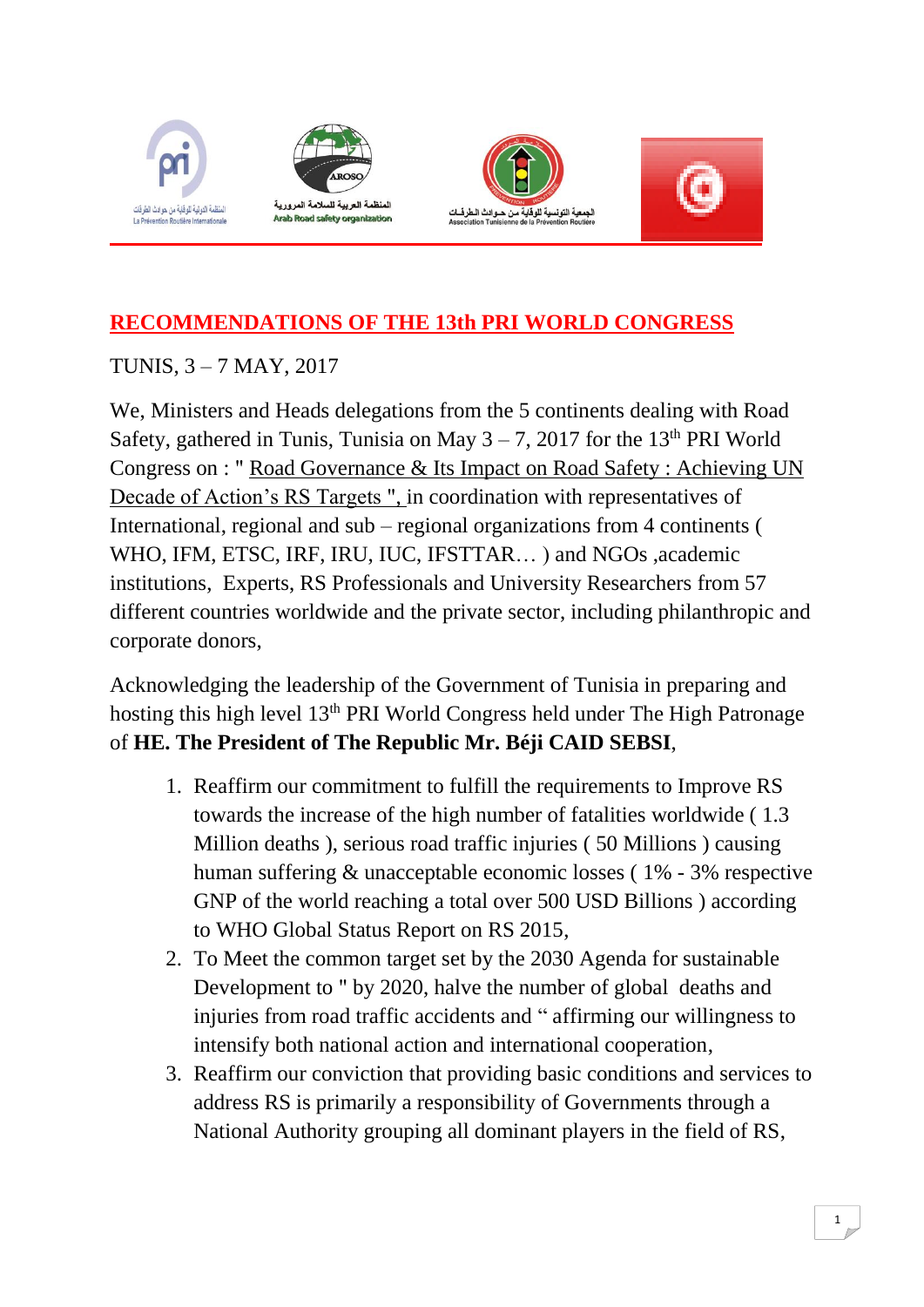- 4. Commend States that have adopted comprehensive legislation on key risk factors, including the non – use of seat belts, child restraints  $\&$ helmets, driving under the influence of alcohol / drugs, speeding and drawing attention to other risk factors such as medical conditions and medicines which affect safe driving, fatigue, cell phones and other electronic and texting devices,
- 5. Consider the crucial importance of traffic law enforcement actions and the role of awareness – raising campaigns for the prevention of road traffic crashes, and to minimize the injuries and damage they cause,
- 6. Recognize the commitment of States and civil society to RS by observing the annual World Day of Remembrance for Road Traffic victims as well as UN RS Weeks,
- 7. Emphasize the role of the UN Road Safety Collaboration as a consultative mechanism to facilitate international RS cooperation,
- 8. Encourage States that have not yet done so to designate and/ or strengthen funded lead agencies and related coordination mechanisms at national or sub – national level as to strengthen the collaboration between governments, including parliamentary bodies, civil society, academia, private sector and philanthropic foundations,
- 9. Invite States that have not yet done so to redouble efforts to develop and implement national RS plans and adopt and enforce comprehensive legislation in line with the Global Plan for the Decade of Action for RS 2011 – 2020,
- 10.Enhance road policing strategies and traffic enforcement measures, with a view to reducing road traffic crashes, including by means of promoting integration among traffic enforcement agencies in policing and inspection, as well as collecting road infrastructure and road traffic crashes data,
- 11.Improve the quality of systematic and consolidated data collection of road traffic crashes, including information from different sources, as well as on mortality and morbidity and disabilities in order to address matters of data reliability and underreporting bearing in mind that data collection should be conducted by the appropriate authorities including traffic police and health services, in line with international standards and definitions,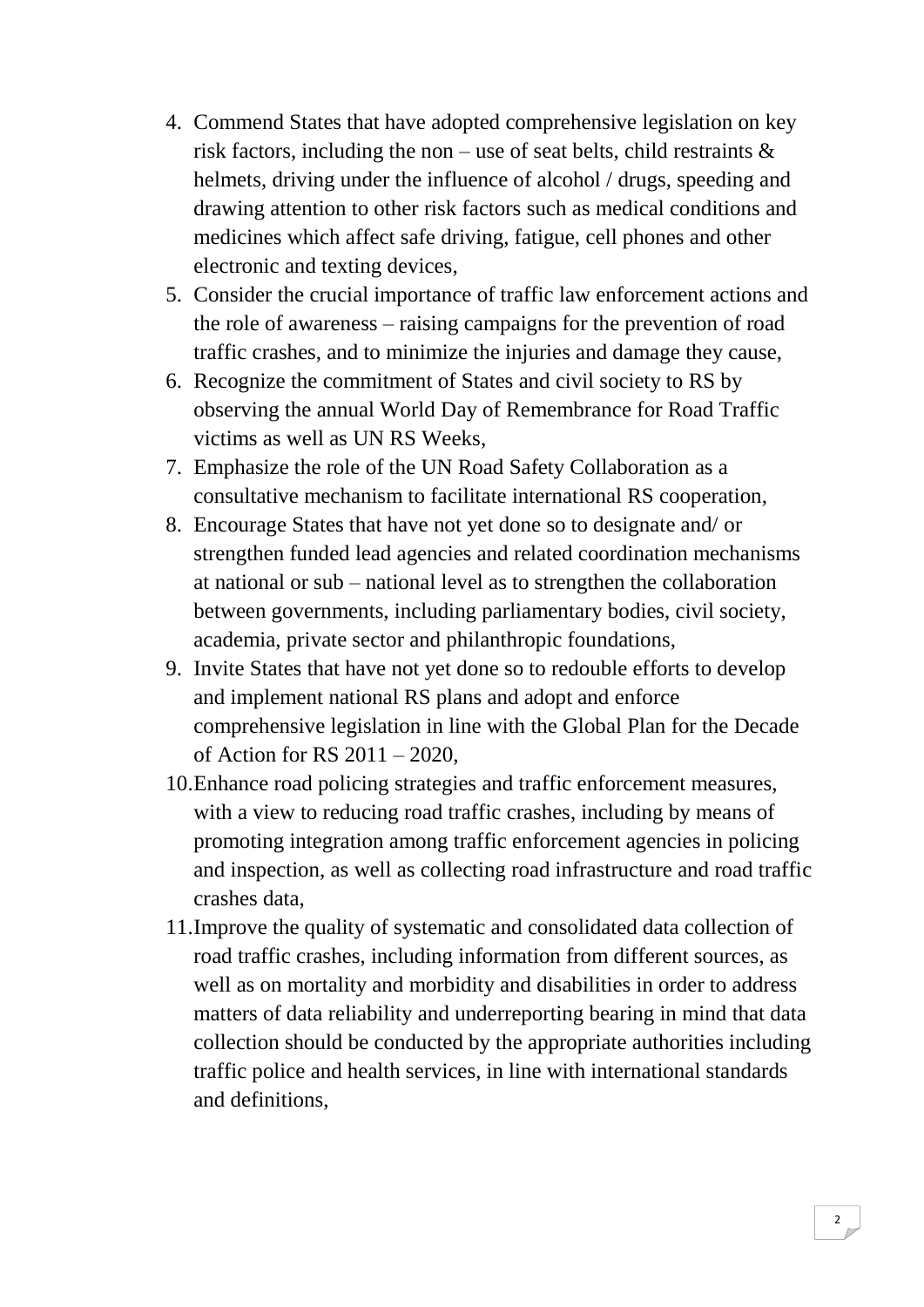- 12.Adopt, implement and enforce policies and measures to actively protect and promote pedestrian safety and cycling mobility such as pedestrian walkways and bicycle lanes,…
- 13.Encourage efforts to ensure the safety and protection of all road users through safer road infrastructure, especially on highest risk roads with high rates of crashes,
- 14.Urge States to promote, adapt and implement road safety policies for the protection of vulnerable people among road users, in particular children, youth, older persons and persons with disabilities,
- 15.Encourage States to introduce new technologies in traffic management and intelligent transport systems to mitigate road traffic risk and maximize response efficiency mainly through PPP ( Public / Private / Partnership),
- 16.Develop & promote new technologies, especially those automated driver assistance systems that reduce the effects of human error & distraction such as Intelligent Speed Assistance ( **ISA** ) or Autonomous Emergency Braking ( **AEB** ) in protecting particularly vulnerable road users and prepare the roads of the future,
- 17.Develop and implement comprehensive, inclusive and evidence based educational and training programs, on a life – long learning and testing basis, to stimulate responsible behavior of all road users with a view to creating peaceful road and social environment, as well as awareness of risk factors,
- 18.Strengthen pre hospital care, including emergency health services and the immediate post crash response, early rehabilitation and social integration to people and persons with disabilities caused by traffic crashes and comprehensive support to victims of road traffic crashes and their families,